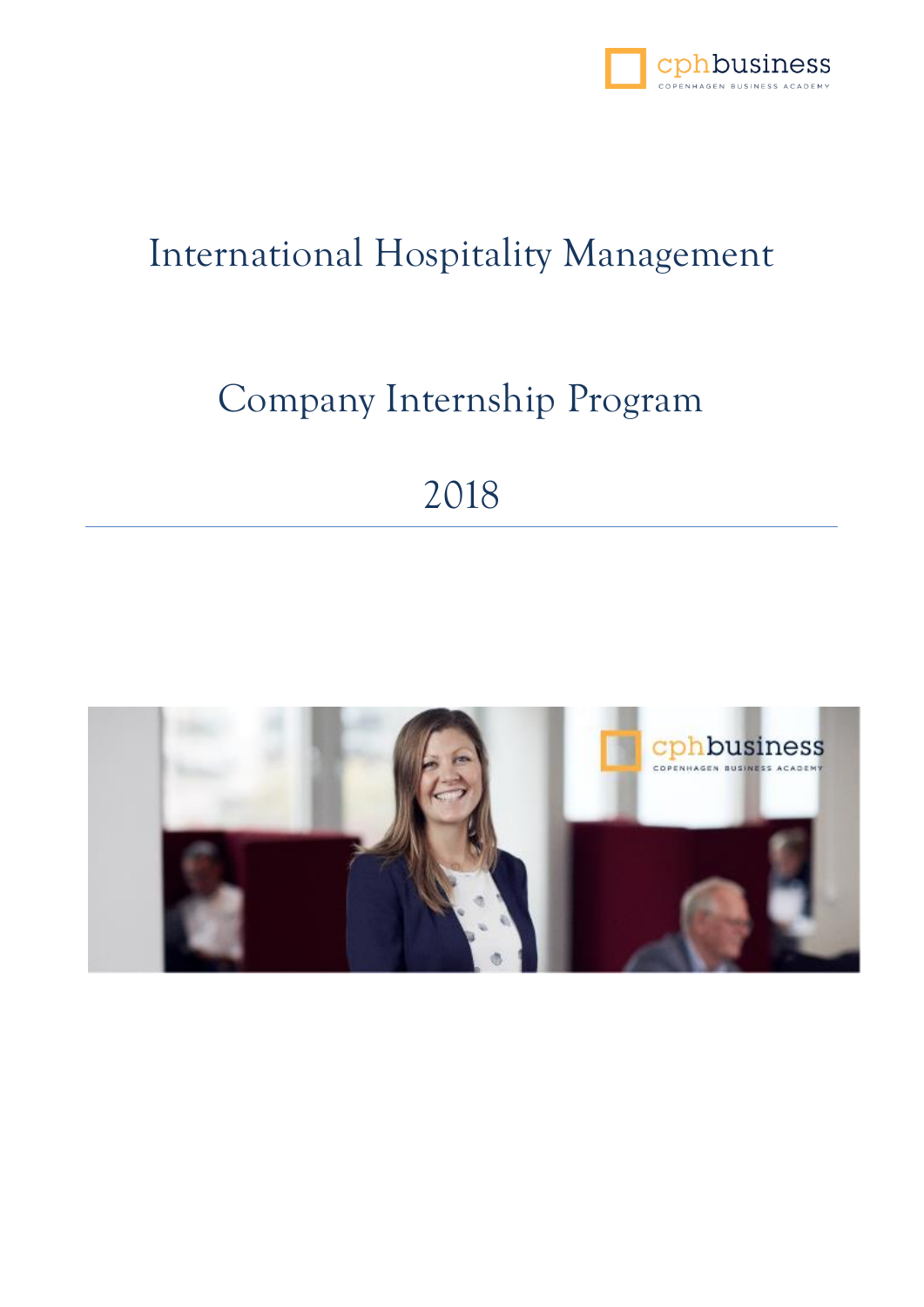

#### **WHAT IS CPH BUSINESS?**

Cphbusiness is a vocational educational institution, which puts great pride in the strong level of professionalism in educating students by providing them with the competencies the corporate sector demands. Our study programs are based on scenarios from the real world, which is why Cphbusiness gives a high priority to working closely with the corporate sector to which the students is educated for. Cphbusiness emphasize on globalization with most of our courses in English. Cphbusiness has a large number of international students from more than 45 different countries. This means that the students develop strong international skills through their work across both languages and cultures.

#### **INTERNATIONAL HOSPITALITY MANAGEMENT**

This programme provides students with a BA degree within the hospitality sector such as middle management within the service industry and experience economy including tourism, conference, hotels, restaurants, travel agencies etc. and with an international perspective. The program is designed to match the distinctive need for skilled professionals working within the hospitality sector. With a degree in Hospitality one is able to manage many different types of positions in order to solve practical as well as complex tasks within management and operation but also in the development of companies with a main focus on the lodging, tourism, catering and experience sectors. The program includes subjects such as strategy, finance, management, culture awareness and guest relation. BA in International Hospitality Management is 18 months of training as a direct continuation of mercantile academy training such as Service Management or Marketing, which in itself is 2 years of studies. In total the duration of IHM BA is 3 ½ years.

#### **WHY DO THE STUDENTS NEED INTERNSHIP?**

As part of the education all students must participate in a compulsory internship. The internship gives students the opportunity to use the methods and tools of their courses in solving a concrete practical task within the business sector either in Denmark or abroad. The combination of a practical and theoretical learning gives the student a strengthened possibility to work with challenges in a structured and systematic form. Added to that, it gives the graduate an advantage when entering a professional environment to work constructively with the day-to-day activities. The internship of the International Hospitality Management Bachelor is a 13 week period placed somewhere between the 4th of June 2018 to the 6<sup>th</sup> of October 2018 (please note that the period is flexible).

#### **WHAT CAN YOU EXPECT?**

The student will contribute to the solution of a specific issue within your company. You will meet a motivated employee who will participate in the day-to-day routines with an opportunity to apply new ideas based on the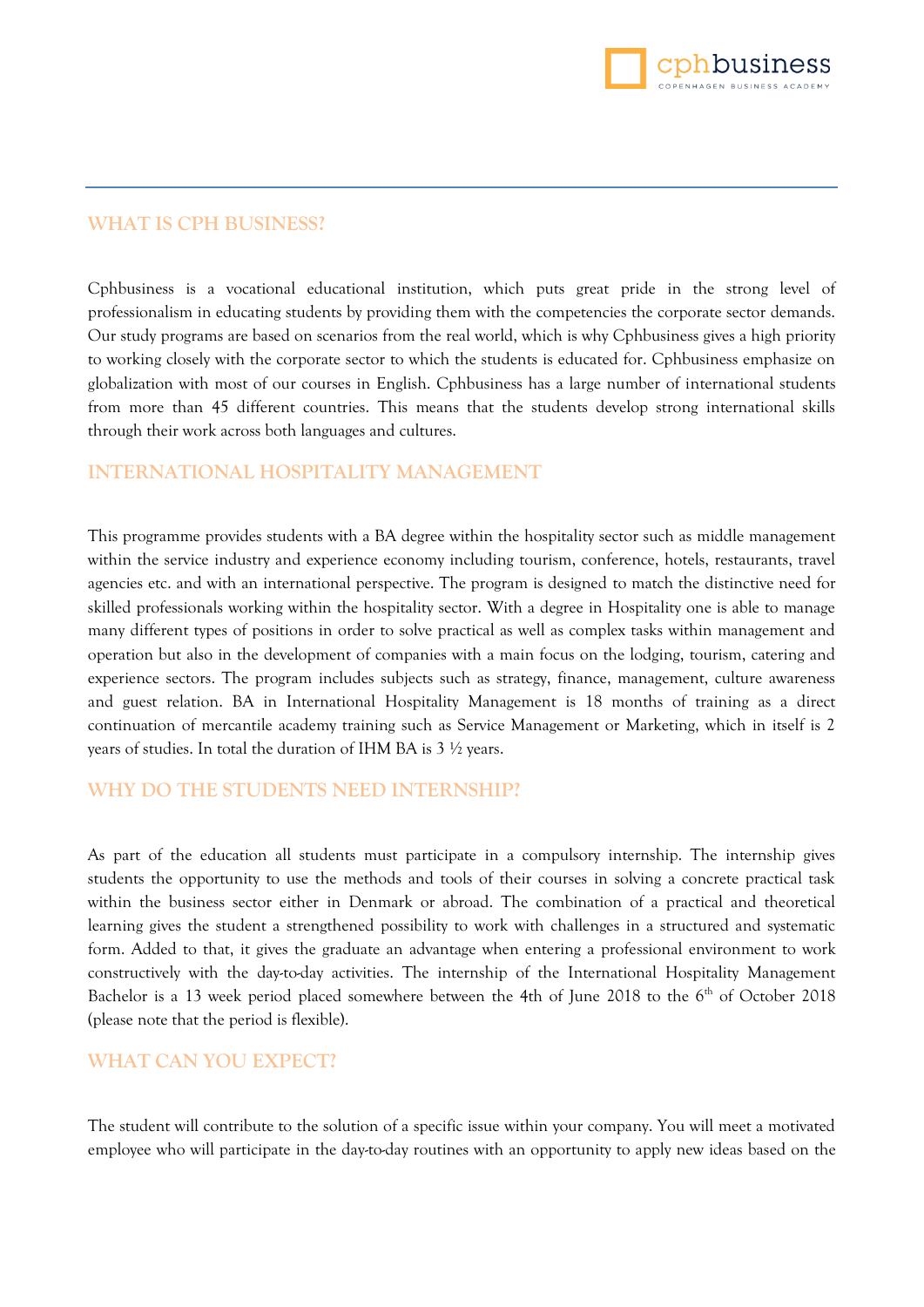

latest theories from the study program. An internship gives you an opportunity to include new talents to your recruitment, while you develop and train a new generation within your field of business. The student will work full time in the company in 13 weeks during the internship period. Please note that a minimum of 1/3 of this time the student should use on solving a specific practice-oriented issue within your company. The specific issue is the student's practice-oriented project, which should be agreed on in cooperation between the company and the student, forms the basis of the student's internship exam. The project has to be approved by the student's supervisor at Cphbusiness as well as the company.

### **WHAT IS EXPECTED OF YOU?**

To ensure a successful course, it is expected that the company and the student will work together on a work schedule that provides the student with enough time and information to work on the decided project, in order for the student to acquire sufficient knowledge to prepare a written report. The student's assignment is expected to be relevant to the study program and need to include aspects of hospitality. The agreement must be approved by the student's supervisor. A successful internship is characterized by the company's willingness to allow time and commitment to the project. Therefore, we also expect that the company will assign a dedicated contact person within the company to whom the student can have contact throughout the internship in relation to the project. In addition, we expect that your company will supply sufficient resources for the guidance of the student. Especially in the beginning, where a higher level of information is required in order to give the student time to familiarize her-/himself with the work routines and procedures etc. There is no requirement to the size or type of your company as long as the company is VAT registered in Denmark or abroad.

### **WHO DOES WHAT?**

The student is responsible for securing the internship and to sign a contract with the internship company. Furthermore, the student must work out plan of action in co-operation with the company regarding the course of the internship and the objectives for the internship. The student must also prepare a written report to Cphbusiness and report back to your company. Cphbusiness must approve both the internship company and the contract prior to the commencement of the internship. This includes the tasks to which the student is primarily assigned as well as the internship project. Cphbusiness will appoint the student with a supervisor, who will assists the student with any questions regarding the internship. If the company is located in Copenhagen the supervisor will be able to visit the student during the internship. The company must sign the internship contract, and after the internship confirm that the agreement is complied with, and that the student has completed the agreed objective(s). As part of the internship the company will ensure that the student will work with relevant tasks and preferably managerial tasks. This will allow for the student to undergoing a training process with focus on problem solving and skills.

#### **PRACTICAL INFORMATION**

**Internship contract and remuneration.** Most students are supported financially by the Danish Government by educational funding SU (Statens Uddannelsesstøtte). Therefore, the student is not expected to receive any